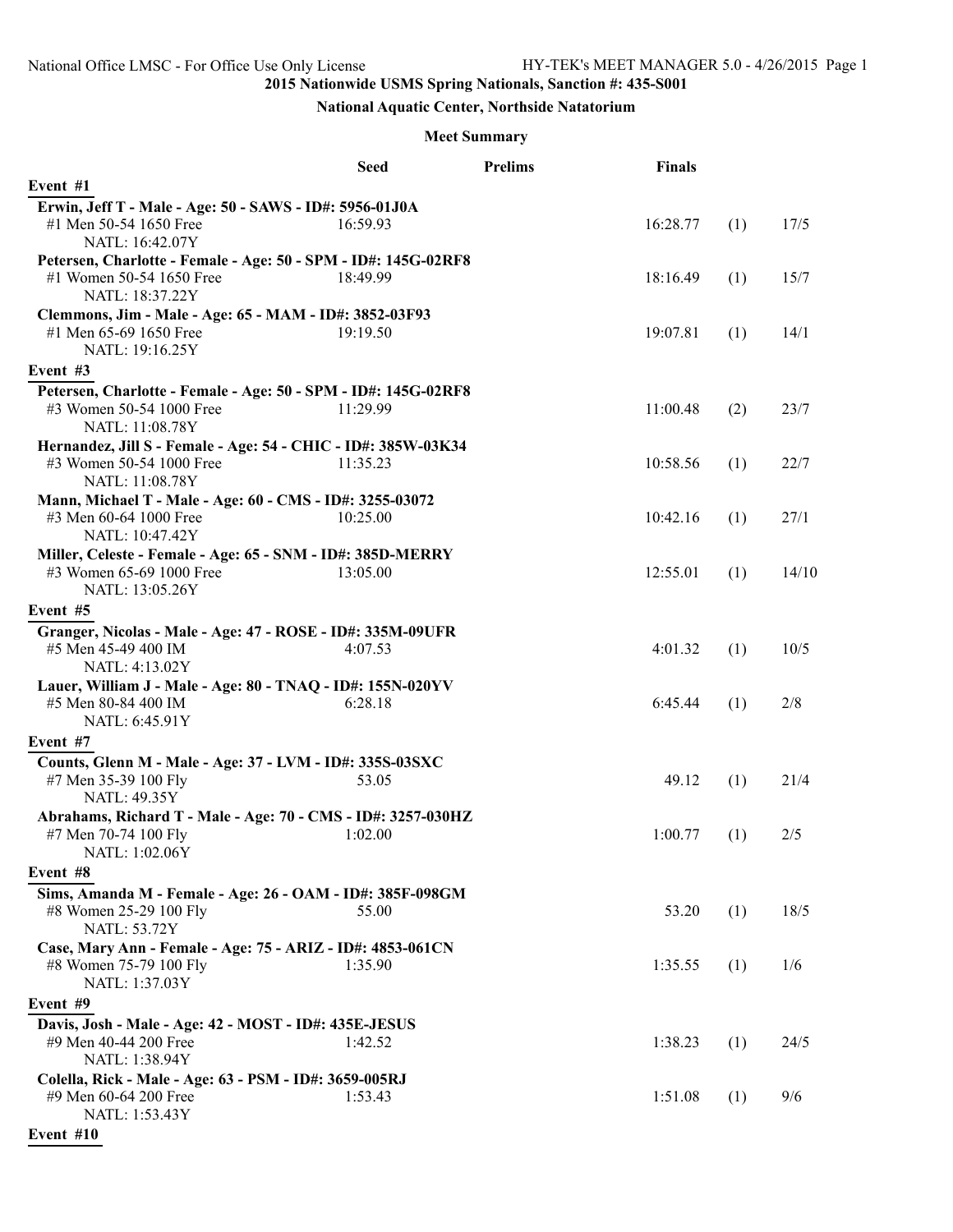# **National Aquatic Center, Northside Natatorium**

## **Meet Summary**

|                                                                                                               | <b>Seed</b> | <b>Prelims</b> | <b>Finals</b> |     |      |
|---------------------------------------------------------------------------------------------------------------|-------------|----------------|---------------|-----|------|
| Miller, Celeste - Female - Age: 65 - SNM - ID#: 385D-MERRY<br>#10 Women 65-69 200 Free<br>NATL: 2:23.61Y      | 2:24.50     |                | 2:23.44       | (1) | 3/5  |
| Event #11                                                                                                     |             |                |               |     |      |
| Grevers, Matt - Male - Age: 30 - ARIZ - ID#: 4857-09S2D<br>#11 Men 30-34 50 Breast<br><b>NATL: 24.84Y</b>     | 24.00       |                | 24.35         | (1) | 28/5 |
| West, Steve - Male - Age: 43 - NOVA - ID#: 335E-049EW<br>#11 Men 40-44 50 Breast<br><b>NATL: 25.69Y</b>       | 25.82       |                | 25.56         | (1) | 24/5 |
| Colella, Rick - Male - Age: 63 - PSM - ID#: 3659-005RJ<br>#11 Men 60-64 50 Breast<br><b>NATL: 29.11Y</b>      | 29.11       |                | 28.76         | (1) | 8/5  |
| Event #13                                                                                                     |             |                |               |     |      |
| Burns, Richard - Male - Age: 71 - TAM - ID#: 385H-BURNS<br>#13 Men 70-74 100 Back<br>NATL: 1:05.76Y           | 1:05.00     |                | 1:05.42       | (1) | 4/5  |
| Event #19                                                                                                     |             |                |               |     |      |
| Davis, Josh - Male - Age: 42 - MOST - ID#: 435E-JESUS<br>#19 Men 40-44 500 Free<br>NATL: 4:39.86Y             | 4:45.32     |                | 4:33.36       | (1) | 17/5 |
| Event #21                                                                                                     |             |                |               |     |      |
| Babcock, Colin B - Male - Age: 22 - TOC - ID#: 3858-09MDZ                                                     |             |                |               |     |      |
| #21 Men 18-24 100 IM<br><b>NATL: 49.78Y</b>                                                                   | 52.48       |                | 49.52         | (1) | 44/4 |
| Grevers, Matt - Male - Age: 30 - ARIZ - ID#: 4857-09S2D<br>#21 Men 30-34 100 IM<br><b>NATL: 48.26Y</b>        | 50.00       |                | 47.78         | (1) | 37/5 |
| Commings, Jeff P - Male - Age: 41 - ARIZ - ID#: 4855-0310T<br>#21 Men 40-44 100 IM<br><b>NATL: 51.53Y</b>     | 52.08       |                | 51.07         | (1) | 31/5 |
| Event #23                                                                                                     |             |                |               |     |      |
| Tuchler, Jim - Male - Age: 50 - IM - ID#: 215P-005EN<br>#23 Men 50-54 200 Back<br>NATL: 1:59.48Y              | 2:01.00     |                | 1:59.04       | (1) | 9/5  |
| Event #25                                                                                                     |             |                |               |     |      |
| Babcock, Colin B - Male - Age: 22 - TOC - ID#: 3858-09MDZ<br>#25 Men 18-24 100 Breast<br><b>NATL: 54.45Y</b>  | 56.48       |                | 54.07         | (1) | 29/5 |
| Titus, Marcus - Male - Age: 28 - ARIZ - ID#: 485P-090HX<br>#25 Men 25-29 100 Breast<br><b>NATL: 52.30Y</b>    | 51.96       |                | 51.57         | (1) | 27/5 |
| Commings, Jeff P - Male - Age: 41 - ARIZ - ID#: 4855-0310T<br>#25 Men 40-44 100 Breast<br><b>NATL: 55.61Y</b> | 56.74       |                | 55.37         | (1) | 21/6 |
| West, Steve - Male - Age: 43 - NOVA - ID#: 335E-049EW<br>#25 Men 40-44 100 Breast<br><b>NATL: 55.61Y</b>      | 55.61       |                | 55.60         | (2) | 21/5 |
| Event #26                                                                                                     |             |                |               |     |      |
| Glenn, Katie - Female - Age: 38 - STAN - ID#: 3850-001Z0<br>#26 Women 35-39 100 Breast<br>NATL: 1:02.34Y      | 1:02.34     |                | 1:01.88       | (1) | 19/5 |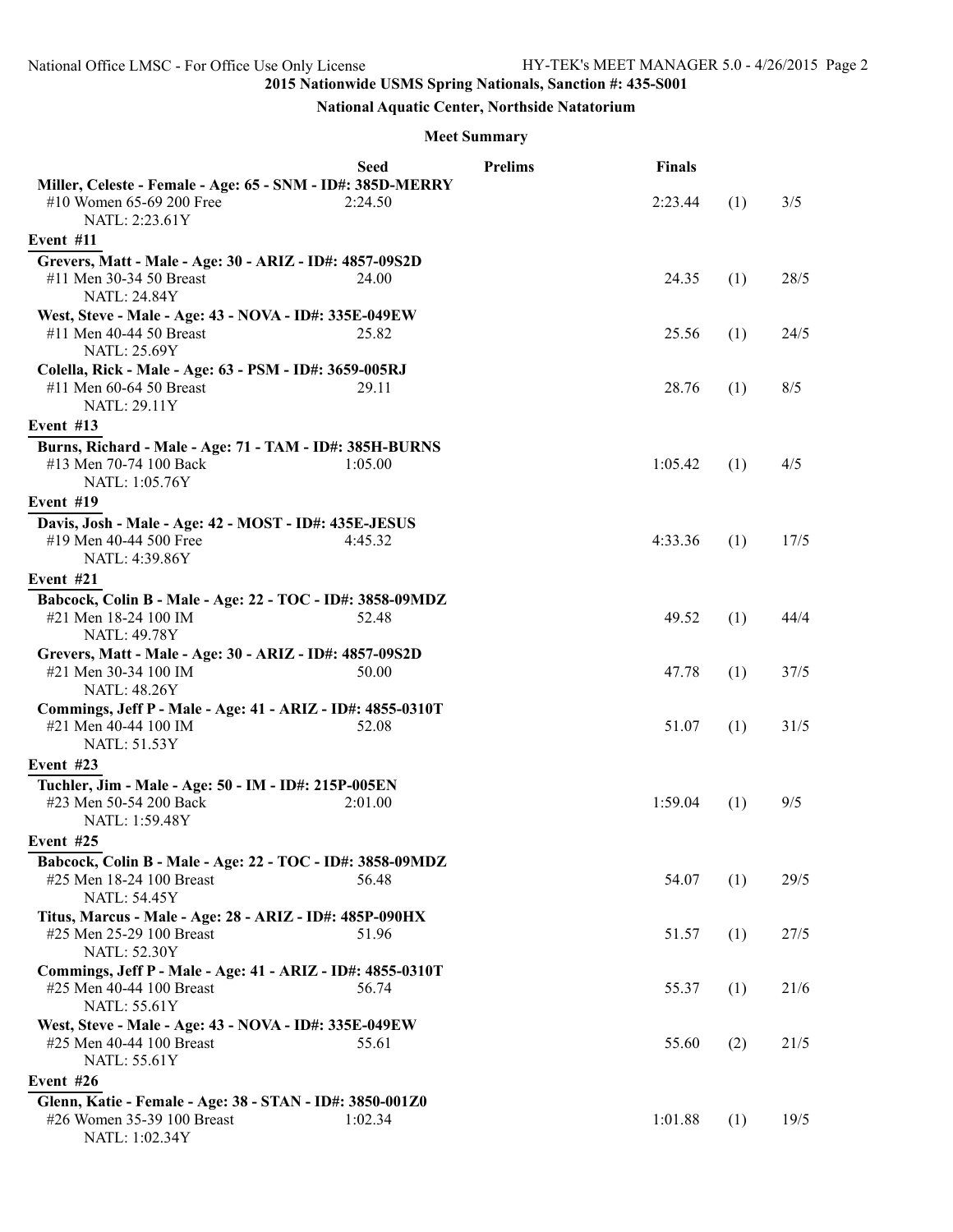# **National Aquatic Center, Northside Natatorium**

#### **Meet Summary**

|                                                                                                                       | <b>Seed</b> | <b>Prelims</b> | <b>Finals</b> |     |      |
|-----------------------------------------------------------------------------------------------------------------------|-------------|----------------|---------------|-----|------|
| Wenzel, Chris - Female - Age: 55 - SFTL - ID#: 505U-06MJF<br>#26 Women 55-59 100 Breast                               | 1:16.69     |                | 1:13.76       | (1) | 9/5  |
| NATL: 1:13.91Y                                                                                                        |             |                |               |     |      |
| Knapp, Lo D - Female - Age: 60 - UTAH - ID#: 3452-003ZB<br>#26 Women 60-64 100 Breast<br>NATL: 1:18.75Y               | 1:18.50     |                | 1:16.80       | (1) | 7/5  |
| Event #29                                                                                                             |             |                |               |     |      |
| Sims, David E - Male - Age: 52 - IM - ID#: 215N-FASTR                                                                 |             |                |               |     |      |
| #29 Men 50-54 200 Fly<br>NATL: 1:59.26Y                                                                               | 1:59.26     |                | 1:59.10       | (1) | 8/5  |
| Event #37                                                                                                             |             |                |               |     |      |
| Lindau, Henrik C - Male - Age: 24 - TW - ID#: 435R-09UYR                                                              |             |                |               |     |      |
| #37 Men 18-24 50 Fly<br><b>NATL: 21.45Y</b>                                                                           | 22.00       |                | 21.13         | (1) | 42/5 |
| Grevers, Matt - Male - Age: 30 - ARIZ - ID#: 4857-09S2D                                                               |             |                |               |     |      |
| #37 Men 30-34 50 Fly<br><b>NATL: 21.37Y</b>                                                                           | 22.00       |                | 21.11         | (1) | 36/5 |
| Kone, Bruce C - Male - Age: 57 - RICE - ID#: 255G-01Z2D                                                               |             |                |               |     |      |
| #37 Men 55-59 50 Fly<br><b>NATL: 24.16Y</b>                                                                           | 24.55       |                | 24.13         | (1) | 12/5 |
| Abrahams, Richard T - Male - Age: 70 - CMS - ID#: 3257-030HZ                                                          |             |                |               |     |      |
| #37 Men 70-74 50 Fly<br><b>NATL: 27.32Y</b>                                                                           | 27.06       |                | 26.92         | (1) | 3/5  |
| Event #38                                                                                                             |             |                |               |     |      |
| Inada, Noriko - Female - Age: 36 - PSCM - ID#: 485E-05J56                                                             |             |                |               |     |      |
| #38 Women 35-39 50 Fly<br><b>NATL: 25.50Y</b>                                                                         | 24.92       |                | 25.05         | (1) | 21/5 |
| Brooks Crozier, Jennifer - Female - Age: 38 - CONN - ID#: 055X-02GGE<br>#38 Women 35-39 50 Fly<br><b>NATL: 25.50Y</b> | 25.46       |                | 25.29         | (2) | 21/6 |
| Case, Mary Ann - Female - Age: 75 - ARIZ - ID#: 4853-061CN                                                            |             |                |               |     |      |
| #38 Women 75-79 50 Fly<br><b>NATL: 39.05Y</b>                                                                         | 38.93       |                | 38.05         | (1) | 2/8  |
| Event #39                                                                                                             |             |                |               |     |      |
| Frost, Kenneth A - Male - Age: 70 - TAM - ID#: 3859-03HJH                                                             |             |                |               |     |      |
| #39 Men 70-74 200 Breast<br>NATL: 2:45.89Y                                                                            | 2:45.76     |                | 2:43.16       | (1) | 3/5  |
| Event #40                                                                                                             |             |                |               |     |      |
| Glenn, Katie - Female - Age: 38 - STAN - ID#: 3850-001Z0<br>#40 Women 35-39 200 Breast                                | 2:19.36     |                | 2:17.51       | (1) | 13/4 |
| NATL: 2:17.84Y                                                                                                        |             |                |               |     |      |
| Knapp, Lo D - Female - Age: 60 - UTAH - ID#: 3452-003ZB                                                               |             |                |               |     |      |
| #40 Women 60-64 200 Breast<br>NATL: 2:52.02Y                                                                          | 2:47.00     |                | 2:44.73       | (1) | 5/5  |
| Event #41                                                                                                             |             |                |               |     |      |
| Ross, Michael S - Male - Age: 47 - MESC - ID#: 025N-0355M                                                             |             |                |               |     |      |
| #41 Men 45-49 50 Back<br><b>NATL: 23.96Y</b>                                                                          | 24.50       |                | 23.58         | (1) | 17/5 |
| Burns, Richard - Male - Age: 71 - TAM - ID#: 385H-BURNS                                                               |             |                |               |     |      |
| #41 Men 70-74 50 Back<br>NATL: 29.91Y                                                                                 | 30.00       |                | 29.72         | (1) | 4/5  |
| $F_{\text{scatt}} + 442$                                                                                              |             |                |               |     |      |

**Event #42**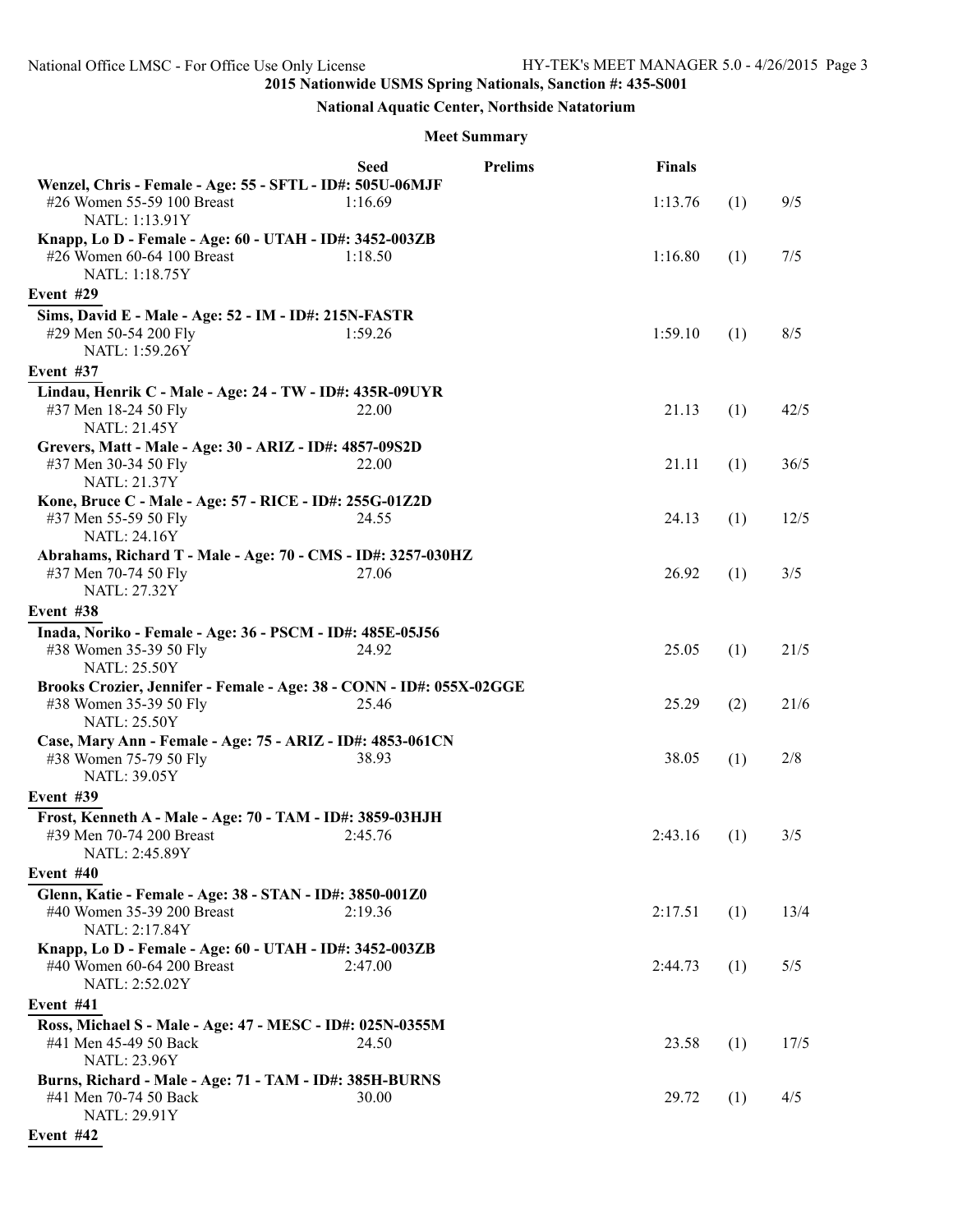### **National Aquatic Center, Northside Natatorium**

#### **Meet Summary**

|                                                                                                                                                                                                   | <b>Seed</b> | <b>Prelims</b> | <b>Finals</b> |     |         |
|---------------------------------------------------------------------------------------------------------------------------------------------------------------------------------------------------|-------------|----------------|---------------|-----|---------|
| Val, Laura B - Female - Age: 63 - TAM - ID#: 385S-03H9F<br>#42 Women 60-64 50 Back<br><b>NATL: 29.72Y</b>                                                                                         | 31.00       |                | 29.58         | (1) | 6/5     |
| Event #43                                                                                                                                                                                         |             |                |               |     |         |
| Granger, Nicolas - Male - Age: 47 - ROSE - ID#: 335M-09UFR<br>#43 Men 45-49 100 Free<br><b>NATL: 46.46Y</b>                                                                                       | 47.06       |                | 46.21         | (1) | 30/5    |
| Abrahams, Richard T - Male - Age: 70 - CMS - ID#: 3257-030HZ<br>#43 Men 70-74 100 Free<br><b>NATL: 55.67Y</b>                                                                                     | 54.50       |                | 54.58         | (1) | 4/5     |
| Event #44                                                                                                                                                                                         |             |                |               |     |         |
| Preissler, Stella - Female - Age: 66 - PSM - ID#: 3655-02KJY<br>#44 Women 65-69 100 Free<br>NATL: 1:05.21Y                                                                                        | 1:06.79     |                | 1:05.01       | (1) | 4/5     |
| Event #45                                                                                                                                                                                         |             |                |               |     |         |
| Babcock, Colin B - Male - Age: 22 - TOC - ID#: 3858-09MDZ<br>#45 Men 18-24 200 IM<br>NATL: 1:49.35Y                                                                                               | 1:55.62     |                | 1:49.30       | (1) | 21/6    |
| Granger, Nicolas - Male - Age: 47 - ROSE - ID#: 335M-09UFR<br>#45 Men 45-49 200 IM<br>NATL: 1:56.14Y                                                                                              | 1:54.76     |                | 1:51.44       | (1) | 13/5    |
| Lauer, William J - Male - Age: 80 - TNAQ - ID#: 155N-020YV<br>#45 Men 80-84 200 IM<br>NATL: 3:06.65Y                                                                                              | 2:58.73     |                | 3:03.55       | (1) | 1/5     |
| <b>Relay</b>                                                                                                                                                                                      | <b>Seed</b> | <b>Prelims</b> | <b>Finals</b> |     |         |
| The Olympic Club - 'A' - W18<br>#16 Women 18+200 Medley Relay                                                                                                                                     | 1:42.81     |                | 1:45.34       | (1) | 10/5    |
| NATL: 1:46.34Y<br>A Senko W22 3857-09M68, K McGraw W28 3853-07T8E, K Kastes W25 385R-08BBD, K Murphy W22 385J-09TRH                                                                               |             |                |               |     |         |
| 2 Puget Sound Masters - 'A' - W55<br>#16 Women 55+200 Medley Relay<br>NATL: 2:06.54Y<br>Z Courtney W55 365X-02M3K, L Chapman W59 3650-04F85, C Davis W64 365J-02KR1, M Lippold W59 365T-UWNE0     | 2:06.60     |                | 2:04.50       | (1) | * $3/5$ |
|                                                                                                                                                                                                   |             |                |               |     |         |
| 3 Puget Sound Masters - 'A' - W65<br>#16 Women 65+200 Medley Relay<br>NATL: 2:33.24Y                                                                                                              | 2:28.00     |                | 2:29.06       | (1) | 1/5     |
| S Preissler W66 3655-02KJY, K Carruthers W66 365B-02KTT, T LeClercq W67 3655-05UEM, S Welch W68 3654-02KJX                                                                                        |             |                |               |     |         |
| 4 The Olympic Club - 'A' - W25<br>#32 Women 25+200 Freestyle Relay<br>NATL: 1:35.40Y<br>F O'Donnell-McCarthy W28 385R-06PKU, K Kastes W25 385R-08BBD, M Gill W30 385J-068ER, K Raatz W26 385T-08( | 1:35.00     |                | 1:35.01       | (1) | 9/5     |
| 5 Puget Sound Masters - 'A' - W65                                                                                                                                                                 |             |                |               |     |         |

#32 Women 65+ 200 Freestyle Relay 2:10.00 2:09.98 (1) \* 1/5 NATL: 2:11.49Y S Preissler W66 3655-02KJY, T LeClercq W67 3655-05UEM, K Carruthers W66 365B-02KTT, S Welch W68 3654-02KJX